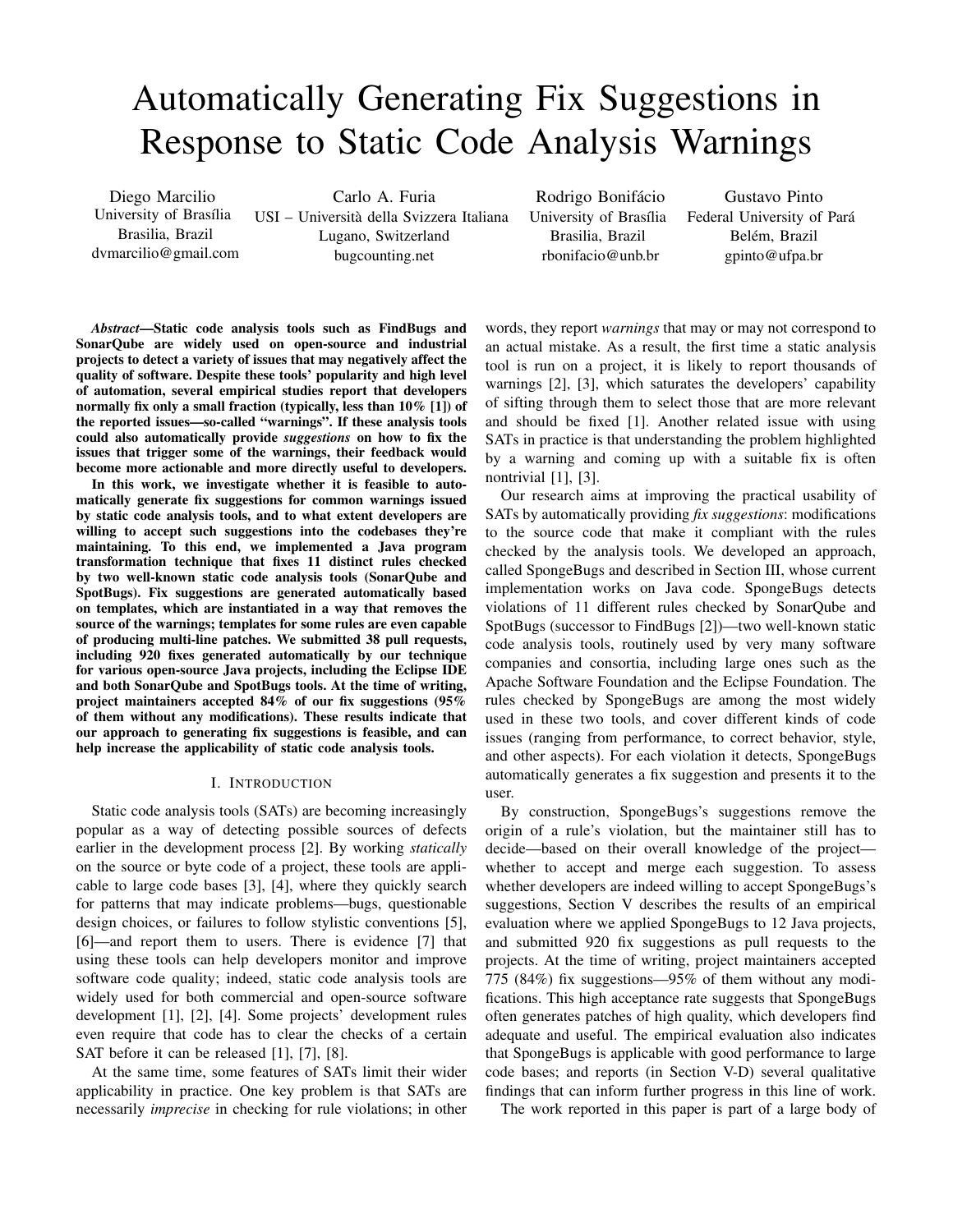research (see [Section II\)](#page-1-0) that deals with helping developers detecting and fixing bugs and code smells. SpongeBugs' approach is characterized by the following features: *i*) it targets static rules that correspond to frequent mistakes that are often fixable *syntactically*; *ii*) it builds fix suggestions that remove the source of warning *by construction*; *iii*) it scales to large code bases because it is based on lightweight program transformation techniques. Despite the focus on conceptually simple rule violations, SpongeBugs can generate nontrivial patches, including some that modify multiple hunks of code at once. In summary, SpongeBugs's focus privileges generating a large number of practically useful fixes over being as broadly applicable as possible. Based on our empirical evaluation, [Section VI](#page-9-0) discusses the main limitations of SpongeBugs's approach, and [Section VII](#page-9-1) outlines directions for further progress in this line of work.

## II. BACKGROUND AND RELATED WORK

<span id="page-1-0"></span>Static analysis techniques reason about program behavior *statically*, that is without running the program [\[9\]](#page-10-8). This is in contrast to *dynamic* analysis techniques, which are instead driven by specific program inputs (provided, for example, by unit tests). Thus, static analysis techniques are often more scalable (because they do not require complete executions) but also less precise (because they over-approximate program behavior to encompass all possible inputs) than dynamic analysis techniques. In practice, there is a broad range of static analysis techniques from purely *syntactic* ones—based on code patterns—to complex *semantic* ones—which infer *behavioral* properties that can be used to perform program optimizations [\[10\]](#page-10-9), [\[11\]](#page-10-10) as well as performance problems and other kinds of vulnerabilities [\[12\]](#page-10-11), [\[13\]](#page-10-12).

Static Code Analysis Tools. Static code analysis *tools* (SATs) typically combine different kinds of analyses. This paper focuses on the output of tools such as SonarQube, FindBugs, and SpotBugs, because they are widely available and practically used [\[2\]](#page-10-1). The analysis performed by a SAT consists of several independent *rules*, which users can select in every run of the tool. Each rule describes a requirement that correct, high-quality code should meet. For example, a rule may require that Constructors should not be used to instantiate String—one should write String s = "SpongeBugs" instead of String s = new String("SpongeBugs").

Whenever a SAT finds a piece of code that *violates* one of the rules, it outputs a *warning*, typically reporting the incriminated piece of code and a reference to the rule that it violates. It is then up to the developer to inspect the warning to decide whether the violation is real and significant enough to be addressed; if it is, the developer also has to come up with a *fix* that modifies the source code and removes the rule violation without otherwise affecting program behavior.

Empirical Studies on Static Code Analysis Tools. Software engineering researchers have become increasingly interested [\[2\]](#page-10-1) in studying how SATs are used in practice by developers, and how to increase their level of automation.

Rausch et al. [\[14\]](#page-10-13) performed an extensive study on the build failures of 14 projects, finding a frequent association between build failures and issues reported by SATs (when the latter are used as a component of continuous integration). Zampetti et al. [\[15\]](#page-10-14) found that lack of a consistent coding style across a project is a frequent source of build failures.

Recent studies focused on the kinds of rule violations developers are more likely to fix. Liu et al. [\[16\]](#page-10-15) compared a large number of *fixed* and *not fixed* FindBugs rule violations across revisions of 730 Java projects. They characterized the categories of violations that are often fixed, and reported several situations in which the violations are systematically ignored. They also concluded that developers disregard most of FindBugs violations as not being severe enough to be fixed during development process.

Digkas et al. [\[17\]](#page-10-16) performed a similar analysis for Sonar-Qube rules, revealing that a small number of all rules accounts for the majority of programmer-written fixes. Marcilio et al. [\[1\]](#page-10-0) characterized the use of SonarQube in 246 Java projects, reporting a low resolution rate of issues (around 9% of the project's issues have been fixed), and also finding that a small subset of the rules reveal real design and coding flaws that developers consider serious. These findings suggest that a fix generation tool that focuses on a selection of rules is likely to be highly effective and relevant in practice to real project developers.

Automatic Fix Suggestions and Program Repair. Several researchers have developed techniques that propose fix suggestions for rules of the popular FindBugs in different ways: interactively, with the user exploring different alternative fixes for the same warning [\[5\]](#page-10-4); and automatically, by systematically generating fixes by mining patterns of programmer-written fixes [\[4\]](#page-10-3), [\[16\]](#page-10-15). These studies focus on *behavioral* bugs such as those in Defects4J [\[18\]](#page-10-17)—a curated collection of 395 real bugs of open-source Java projects. In contrast, SpongeBugs mainly targets rules that characterize so-called *code smells* patterns that may be indicative of poor programming practices, and mainly encompass design and stylistic aspects. We focus on these because they are simpler to characterize and fix "syntactically" but are also the categories of warnings that developers using SATs are more likely to address and fix [\[1\]](#page-10-0), [\[16\]](#page-10-15), [\[17\]](#page-10-16). This focus helps SpongeBugs achieve high precision and scalability, as well as be practically useful.

The work closest to ours is probably Liu et al.'s study [\[4\]](#page-10-3), which presents the AVATAR automatic program repair system. AVATAR recommends code changes based on the output of SAT tools. In its experimental evaluation, AVATAR generated correct fixes for 34 bugs among those of the Defects4J benchmark. This suggests that responding to warnings of SATs can be an effective way to fix some behavioral "semantic" bugs. While we may run SpongeBugs on Defects4J bugs as well, AVATAR's and SpongeBugs' scopes are mostly *complementary* in the kind of design trade-offs they target. Our approach focuses on "syntactic" design flaws that often admit simple yet effective fixes, with the main goal of being immediately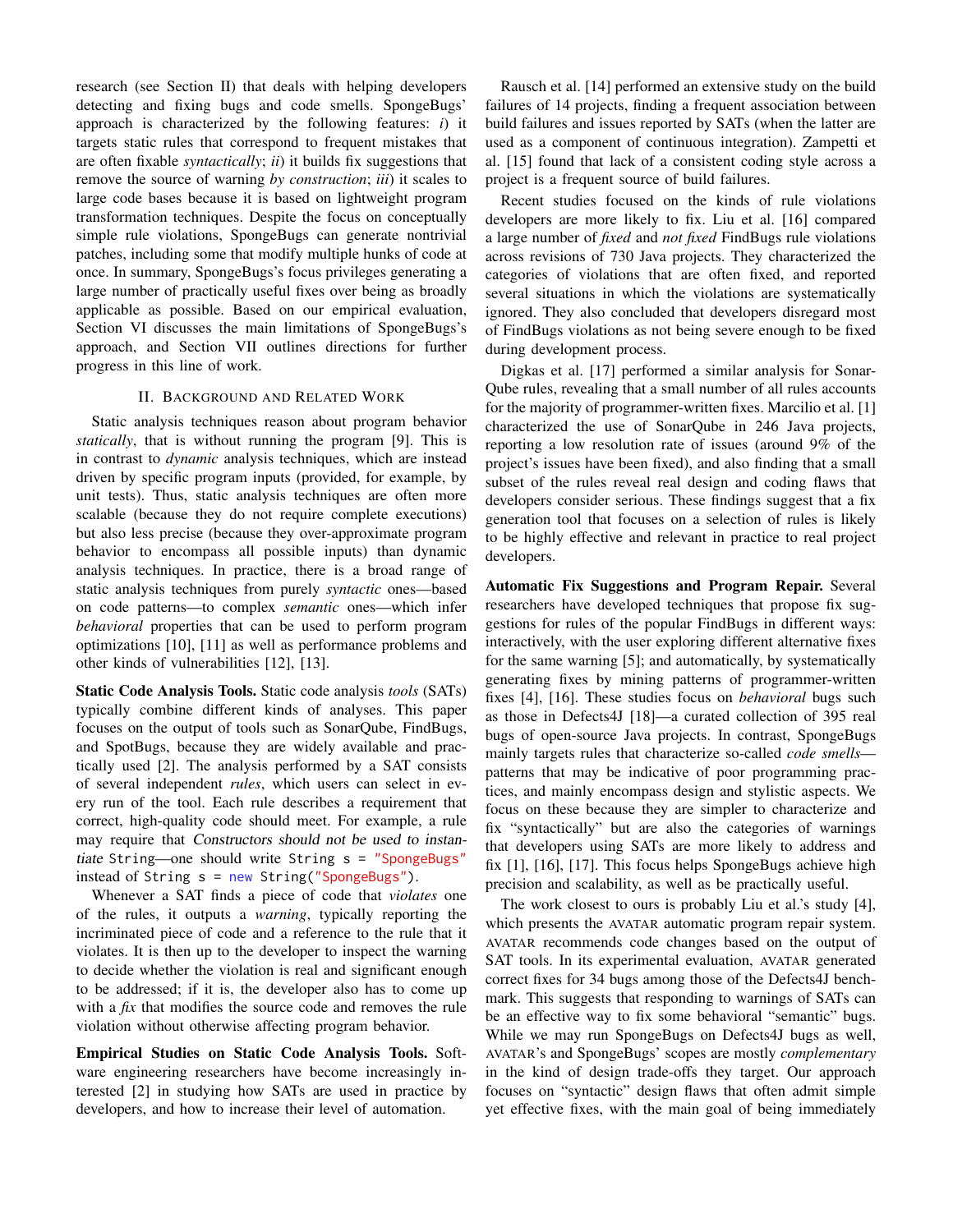and generally useful for the kinds of static analysis flaws that developers fix more often.

Aftandilian et al. [\[19\]](#page-10-18) presented an extension of the Open-JDK compiler that detects potential bugs and recommends fixes at compile time, based on patterns that are similar to those used by SATs like FindBugs. Other approaches learn transformations from examples, using sets of bug fixes [\[20\]](#page-10-19), bug reports [\[21\]](#page-10-20), or source-code editing patterns [\[22\]](#page-10-21). We directly implemented SpongeBugs' transformations based on our expertise and the standard recommendations for fixing warnings from static analysis tools. Even though SpongeBugs cannot learn new fixing rules at the moment, this remains an interesting direction for further improving its capabilities.

Behavioral bugs are also the primary focus of techniques for "automated program repair", a research area that has grown considerably in the last decade. The most popular approaches to automated program repair are mainly driven by dynamic analysis (i.e., tests) [\[23\]](#page-10-22), [\[24\]](#page-10-23) and targets generic bugs. In contrast, SpongeBugs' approach is based on static codetransformation techniques, which makes it of more limited scope but also more easily and widely applicable.

## <span id="page-2-0"></span>III. SPONGEBUGS: APPROACH AND IMPLEMENTATION

SpongeBugs provides fix suggestions for violations of selected rules that are checked by SonarQube and SpotBugs. [Section III-A](#page-2-1) discusses how we selected the rules to check and suggest fixes for. SpongeBugs works by means of sourceto-source transformations, implemented as we outline in [Sec](#page-3-0)[tion III-B.](#page-3-0)

## <span id="page-2-1"></span>*A. Rule Selection*

One key design decision for SpongeBugs is which static code analysis rules it should target. Crucially, SATs are prone to generating a high number of false positives [\[25\]](#page-10-24). To avoid creating fixes to spurious warnings, we base our design on the assumption that rules whose violations are frequently fixed by developers are more likely to correspond to real issues of practical relevance [\[1\]](#page-10-0), [\[16\]](#page-10-15).

We collected and analyzed the publicly available datasets from three previous studies that explored developer behavior in response to output from SonarQube [\[1\]](#page-10-0), [\[17\]](#page-10-16) and Find-Bugs [\[16\]](#page-10-15). Based on this data, we initially selected the top 50% most frequently fixed rules, corresponding to 156 rules, extended with another 10 rules whose usage was not studied in the literature but appear to be widely applicable.

Then, we went sequentially through each rule, starting from the most frequently fixed ones, and manually selected those that are more amenable to automatic fix generation. The main criterion to select a rule is that it should be possible to define a syntactic fix template that is guaranteed to remove the source of warning without obviously changing the behavior. This led to discarding all rules that are not *modular*, that is, that require changes that affect clients in any files. An example is the rule Method may return null, but its return type is @Nonnull.<sup>[1](#page-2-2)</sup>

Although conceptually simple, the fix for a violation of this rule entails a change in a method's signature that weakens the guarantees on its return type. This is impractical, since we would need to identify and check every call of this method, and potentially introduces a breaking change [\[26\]](#page-10-25). We also discarded rules when automatically generating a syntactic fix would be cumbersome or would require additional design decisions. An example is the rule Code should not contain a hard coded reference to an absolute pathname, whose recommended solution involves introducing an environment variable. To provide an automated fix for this violation, our tool would need an input from developers, since pathnames are context specific; it would also need access to the application's execution environment, which is clearly beyond the scope of the source code under analysis.

We selected the top rules (in order of how often developers fix the corresponding warnings) that satisfy these feasibility criteria, leading to the 11 rules listed in [Table I.](#page-2-3) Note that SonarQube and SpotBugs rules largely overlap, but the same rule may be expressed in slightly different terms in either tool. Since SonarQube includes all 11 rules we selected, whereas SpotBug only includes 7 of them, we use SonarQube rule names<sup>[2](#page-2-4)</sup> for uniformity throughout the paper.

Consistently with SonarQube's classification of rules, we assign an identifier to each rule according to whether it represents a bug (B1 and B2) or a code smell (C1–C9). While the classification is fuzzy and of limited practical usefulness, note that the most of our rules are code smells in accordance with the design decisions behind SpongeBugs.

<span id="page-2-3"></span>TABLE I: The 11 static code analysis rules that SpongeBugs can provide fix suggestions for. The rule descriptions are based on SonarQube's, which classifies rules in (B)ugs and (C)ode smells.

| ID             | RULE DESCRIPTION                                                                                                   |
|----------------|--------------------------------------------------------------------------------------------------------------------|
| B1             | Strings and boxed types should be compared using equals()                                                          |
| B2             | BigDecimal(double) should not be used                                                                              |
| C1             | String literals should not be duplicated                                                                           |
| C2             | String functions use should be optimized for single characters                                                     |
| C <sub>3</sub> | Strings should not be concatenated using + in a loop                                                               |
| C4             | Parsing should be used to convert strings to primitive types                                                       |
| C5             | Strings literals should be placed on the left-hand side<br>when checking for equality                              |
|                | C6 Constructors should not be used to instantiate String,<br>BigInteger, BigDecimal, and primitive wrapper classes |
| C7             | entrySet() should be iterated when both key and value are<br>are needed                                            |
| C8.            | Collection. is Empty() should be used to test for emptiness                                                        |
| C9             | Collections.EMPTY_LIST, EMPTY_MAP, and EMPTY_SET<br>should not be used                                             |

Rules C1 and C5 were selected *indirectly* on top of the feasibility criteria discussed above (which were used directly to select the other 9 rules). We selected rule C1 because it features very frequently among the open issues of many

[np-method-may-return-null-but-is-declared-nonnull-np-nonnull-return-violation](https://spotbugs.readthedocs.io/en/latest/bugDescriptions.html#np-method-may-return-null-but-is-declared-nonnull-np-nonnull-return-violation) <sup>2</sup><https://rules.sonarsource.com/java>

<span id="page-2-4"></span>

<span id="page-2-2"></span><sup>1</sup>[https://spotbugs.readthedocs.io/en/latest/bugDescriptions.html#](https://spotbugs.readthedocs.io/en/latest/bugDescriptions.html#np-method-may-return-null-but-is-declared-nonnull-np-nonnull-return-violation)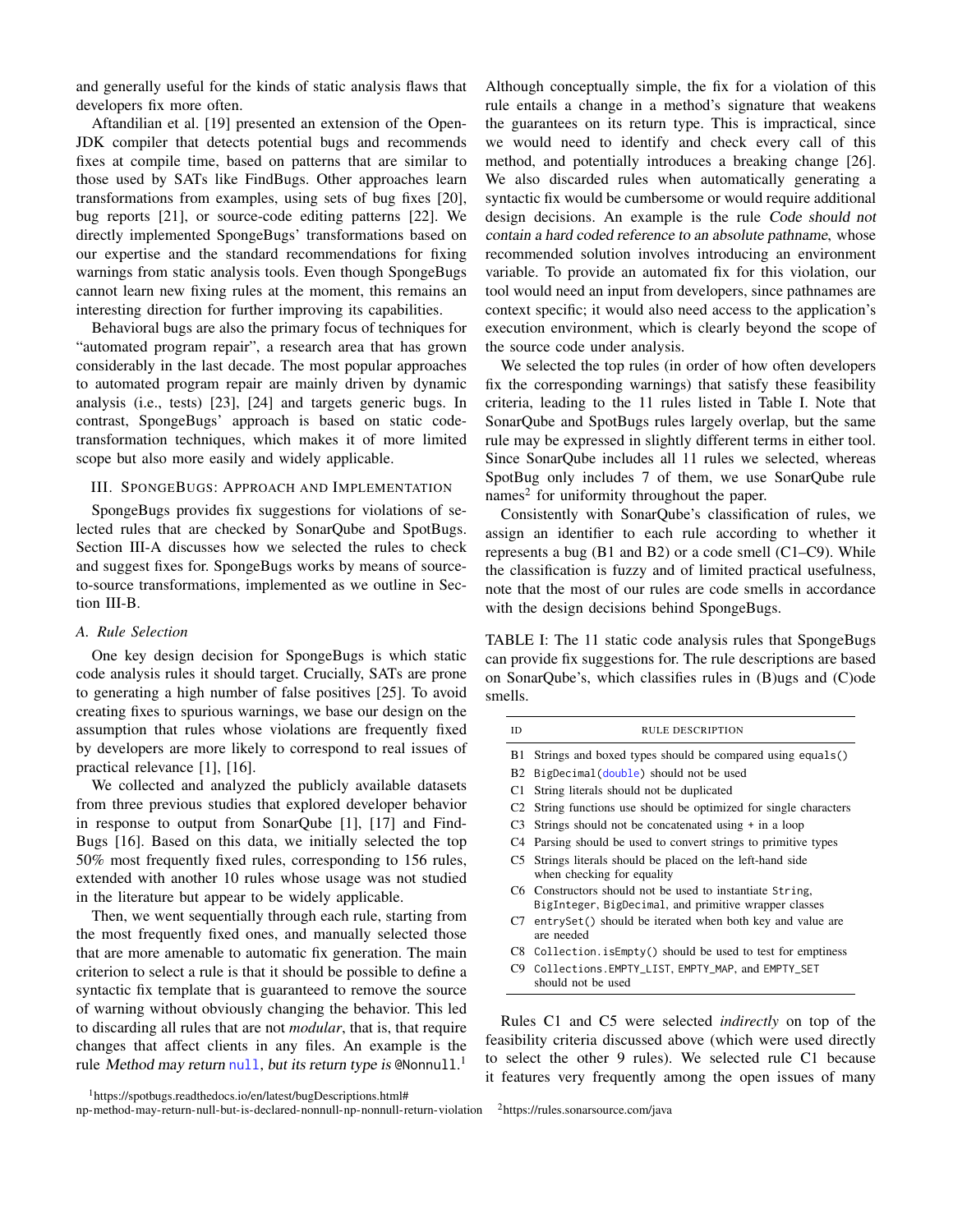projects; its fixes are somewhat challenging since they involve multiple lines and the insertion of a constant. We selected rule C5 because it can be fixed in conjunction with fixes to rule B1 (see Listing [1\)](#page-3-1), making the code shorter while also avoiding NullPointerException from being thrown.

```
- if (render != null && render != "")
+ if (!"".equals(render))
```
Listing 1: Fixes for rules B1 (Strings and boxed types should be compared using equals()) and C5 (Strings literals should be placed on the left-hand side when checking for equality) applied in conjunction.

## <span id="page-3-0"></span>*B. How SpongeBugs Works*

SpongeBugs looks for rule violations and builds fix suggestions in three steps:

- 1) Find textual patterns that might represent a rule violation.
- 2) For every match identified in step 1, perform a full search in the AST looking for rule violations.
- 3) For every match confirmed in step 2, instantiate the rule's fix templates—producing the actual fix for the rule violation.

We implemented SpongeBugs using Rascal [\[27\]](#page-10-26), a domainspecific language for source code analysis and manipulation. Rascal facilitates several common meta-programming tasks, including a first-class visitor language constructor, advanced pattern matching based on concrete syntax, and defining templates for code generation. We used Rascal's Java 8 grammar [\[28\]](#page-10-27), which entails that our evaluation [\(Section V\)](#page-5-0) is limited to Java projects that can be built using this version of the language.

We illustrate how SpongeBugs's three steps work for rule C8 (Collection.isEmpty() should be used to test for emptiness). Step 1 performs a fast, but potentially imprecise, search that is based on some textual necessary conditions for a rule to be triggered. For rule C8, step 1 looks for files that import some package in java.util *and* include textual patterns that indicate a comparison of size() with zero or one—as shown in Listing [2.](#page-3-2)

```
bool shouldContinueWithASTAnalysis(loc fileLoc) {
  javaFileContent = readFile(fileLoc);
  return findFirst(javaFileContent, "import java.util.") != -1 &&
    hasSizeComparison(javaFileContent);
}
bool hasSizeComparison(str javaFileContent) {
  return findFirst(javaFileContent, ".size() \> 0") != -1 ||
     findFirst(javaFileContent, ".size() \>= 1") != -1 ||
findFirst(javaFileContent, ".size() != 0") != -1 ||
findFirst(javaFileContent, ".size() == 0") != -1;
}
```
Listing 2: Implementation of step 1 for rule C8: find textual patterns that might represent a violation of rule C8.

Step 1 may report false positives: for rule C8, the comparison involving size() may not actually involve an instance of a collection but use a class that does not offer a method isEmpty(). Step 2 is more precise, but also more computationally expensive, as it performs a full AST matching; therefore, it is only applied after step 1 identifies code that has a high likelihood of being rule violations. In our example of rule C8, step 2 checks that the target of the possibly offending call to size() is indeed of type Collection—as shown in Listing [3.](#page-3-3)

```
case (EqualityExpression)
  '<ExpressionName beforeFunc>.size() == 0': {
 if (isBeforeFuncReferencingACollection(beforeFunc,
   mdl, unit)) {
```
Listing 3: Partial implementation of step 2 for rule C8: full AST search for rule violations.

Whenever step 2 returns a positive match, step 3 executes and finally generate a patch to fix the rule violation. Step 3's generation is entirely based on *code-transformation templates* that modify the AST matched in step 2 as appropriate according to the rule's semantics. For rule C8, step 3's template is straightforward: replace the comparison of size()== 0 with a call to isEmpty()—its implementation is in Listing [4.](#page-3-4) (Step 3 for rule C8 also handles other patterns not shown in this example for brevity.)

<span id="page-3-4"></span>| refactoredExp = parse(#Expression, "<br/>beforeFunc>.isEmpty()");

Listing 4: Implementation of step 3 for rule C8: instantiate the fix templates corresponding to the violated rule.

## IV. EMPIRICAL EVALUATION OF SPONGEBUGS: EXPERIMENTAL DESIGN

The general goal of this research is to investigate the use of techniques for fixing suggestions to address the warnings generated by static code analysis tools. [Section IV-A](#page-3-5) presents the research questions answered by SpongeBugs's empirical evaluation, which is based on 15 open-source projects selected using the criteria we present in [Section IV-B.](#page-4-0) We submitted the fix suggestions built by SpongeBugs as pull requests according to the protocol discussed in [Section IV-C.](#page-4-1) All data created in this study and our tool implementation are available:

### <https://github.com/dvmarcilio/spongebugs>

### <span id="page-3-5"></span>*A. Research Questions*

The empirical evaluation of SpongeBugs, whose results are described in [Section V,](#page-5-0) addresses the following research questions, which are based on the original motivation behind this work: automatically providing fix suggestions that helps improve the practical usability of SATs.

RQ1. How widely applicable is SpongeBugs?

The first research question looks into how many rule violations SpongeBugs can detect and suggest a fix for.

RQ2. Does SpongeBugs generate fixes that are acceptable? The second research question evaluates SpongeBugs's effectiveness by looking into how many of its fix suggestions were accepted by project maintainers.

RQ3. How efficient is SpongeBugs?

The third research question evaluates SpongeBugs's scalability in terms of running time on large code bases.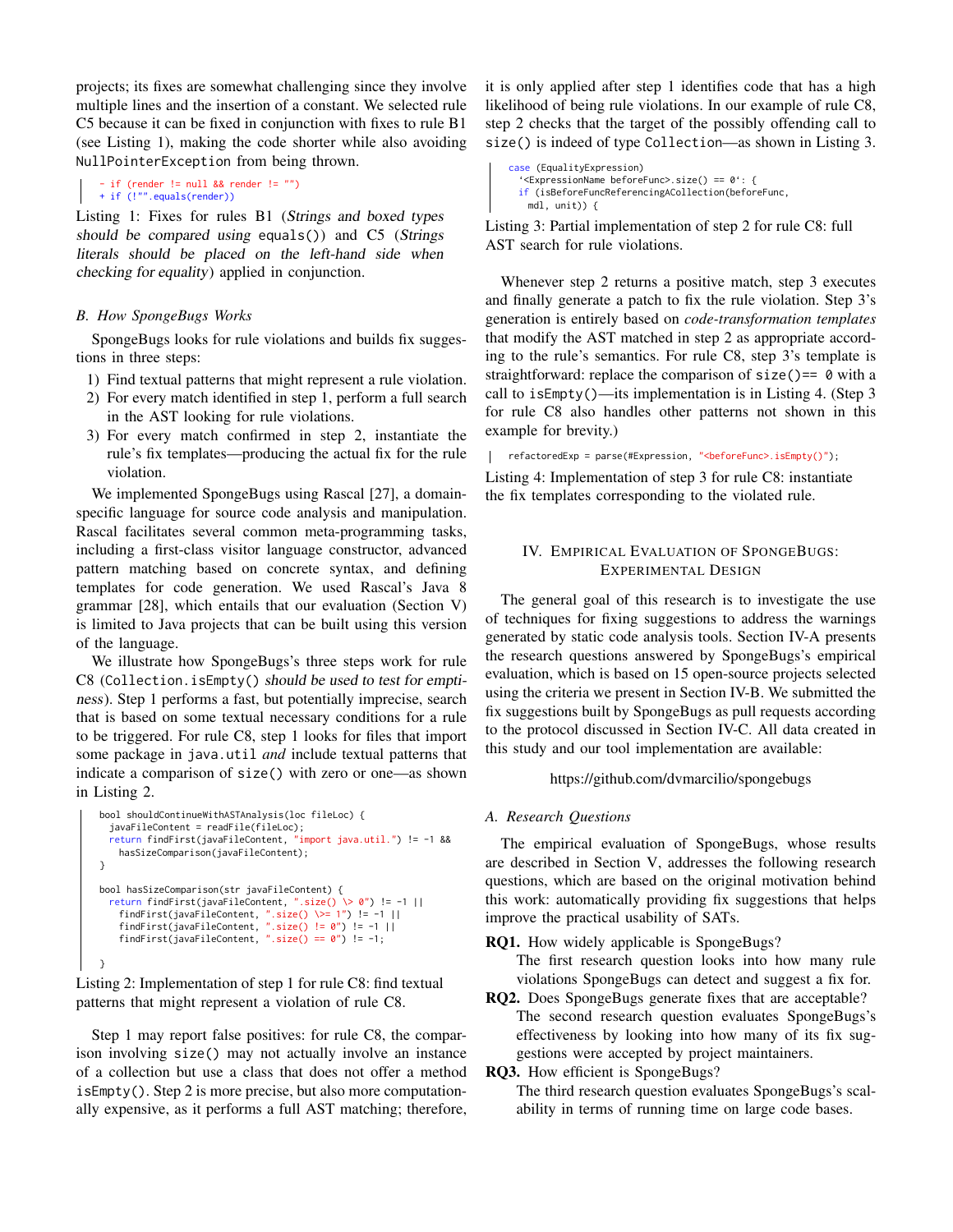## <span id="page-4-0"></span>*B. Selecting Projects for the Evaluation*

In order to evaluate SpongeBugs in a realistic context, we selected 15 well-established open-source Java projects that can be analyzed with SonarQube or SpotBugs. Three projects were natural choices: the SonarQube and SpotBugs projects are obviously relevant for applying their own tools; and the Eclipse IDE project is a long-standing Java project one of whose lead maintainers recently requested<sup>[3](#page-4-2)</sup> help with fixing SonarQube issues. We selected the other twelve projects, following accepted best practices [\[29\]](#page-10-28), among those that satisfy all of the following:

- 1) the project is registered with SonarCloud (a cloud service that can be used to run SonarQube on GitHub projects);
- 2) the project has at least 10 open issues related to violations of at least one of the 11 rules handled by SpongeBugs (see [Table I\)](#page-2-3);
- 3) the project has at least one fixed issue;
- 4) the project has at least 10 contributors;
- 5) the project has commit activity in the last three months.

TABLE II: The 15 projects we selected for evaluating Sponge-Bugs. For each project, the table report its DOMAIN, and data from its GitHub repository: the number of STARS, FORKS, CONTRIBUTORS, and the size in lines of code. Since Eclipse's GitHub repository is a secondary mirror of the main repository, the corresponding data may not reflect the project's latest state.

| PROJECT                 | <b>DOMAIN</b> | <b>STARS</b> | <b>FORKS</b> | <b>CONTRIBUTORS</b> | LOC <sup>a</sup> |
|-------------------------|---------------|--------------|--------------|---------------------|------------------|
| Eclipse IDE             | <b>IDE</b>    | 72           | 94           | 218                 | 743 K            |
| SonarQube               | Tool          | 3,700        | 1,045        | 91                  | 500 K            |
| <b>SpotBugs</b>         | Tool          | 1,324        | 204          | 80                  | 280 K            |
| atomix                  | Framework     | 1.650        | 282          | 30                  | 550 K            |
| Ant Media Server        | Server        | 682          | 878          | 16                  | 43 K             |
| cassandra-reaper        | Tool          | 278          | 125          | 48                  | 88.5 K           |
| database-rider          | <b>Test</b>   | 182          | 45           | 14                  | 21 K             |
| db-preservation-toolkit | Tool          | 26           | 8            | 10                  | 377 K            |
| ddf                     | Framework     | 95           | 170          | 131                 | 2.5 M            |
| <b>DependencyCheck</b>  | Security      | 1,697        | 464          | 117                 | 182 K            |
| keanu                   | Math          | 136          | 31           | 22                  | 145 K            |
| matrix-android-sdk      | Framework     | 170          | 91           | 96                  | 61 K             |
| mssql-jdbc              | Driver        | 617          | 231          | 40                  | 79 K             |
| Payara                  | Server        | 680          | 206          | 66                  | 1.95 M           |
| primefaces              | Framework     | 1.043        | 512          | 110                 | 310 K            |

<sup>a</sup> Non-comment non-blank lines of code calculated from Java source files using cloc [\(https://github.com/AlDanial/cloc\)](https://github.com/AlDanial/cloc)

## <span id="page-4-1"></span>*C. Submitting Pull Requests With Fixes Made by SpongeBugs*

After running SpongeBugs on the 15 projects we selected, we tried to submit the fix suggestions it generated as pull requests (PRs) in the project repositories. Following suggestions to increase patch acceptability [\[30\]](#page-10-29), before submitting any pull requests we approached the maintainers of each project through online channels (GitHub, Slack, maintainers' lists, or email) asking whether pull requests were welcome. (The only exception was SonarQube itself, since we did not think it was necessary to check that they are OK with addressing issues raised by their own tool.) When the circumstances

<span id="page-4-2"></span><sup>3</sup><https://twitter.com/vogella/status/1096088933144952832>

allowed so, we were more specific about the content of our potential PRs. For example, in the case of mssql-jdbc, we also asked: "We noticed on the Coding Guidelines that new code should pass SonarQube rules. What about already committed code?", and mentioned that we found the project's dashboard on SonarCloud. However, we never mentioned that our fixes were generated automatically—but if the maintainers asked us whether a fix was automatic generated, we openly confirmed it. Interestingly, some developers also asked for a possible IDE integration of SpongeBugs as a plugin, which may indicate interest. We only submitted pull requests to the projects that replied with an answer that was not openly negative.

While the actual code patches in submitted pull requests were generated automatically by SpongeBugs, we manually added information to present them in a way that was accessible by human developers—following good practices that facilitate code reviews [\[31\]](#page-10-30). We paid special attention to four aspects: 1) change description, 2) change scope, 3) composite changes, and 4) nature of the change. To provide a good change description and clarify the scope of a change, we always mentioned which rule a patch is fixing—also providing a link to a textual description of the rule. In a few cases we wrote a more detailed description to better explain why the fix made sense, and how it followed recommendations issued by the project maintainers. For example, mssql-jdbc recommends to "try to create small alike changes that are easy to review"; we tried to follow this guideline in all projects. To keep our changes within a small scope, we separated fixes to violations of different rules into different pull requests; in case of fixes touching several different modules or files, we further partitioned them into separate pull requests per module or per file. This was straightforward thanks to the nature of the fix suggestions built by SpongeBugs: fixes are mostly independent, and one fix never spans multiple classes.

<span id="page-4-3"></span>TABLE III: Responses to our inquiries about whether it is OK to submit a pull request to each project, and how many pull requests were eventually submitted and approved.

|                         | <b>PULL REQUESTS</b> |           |                 |  |  |
|-------------------------|----------------------|-----------|-----------------|--|--|
| PROJECT                 | OK TO SUBMIT?        | SUBMITTED | <b>APPROVED</b> |  |  |
| Eclipse IDE             | Positive             | 9         | 9               |  |  |
| SonarQube               |                      |           |                 |  |  |
| <b>SpotBugs</b>         | Neutral              |           |                 |  |  |
| atomix                  | Positive             | 2         |                 |  |  |
| Ant Media Server        | Positive             | 3         | 3               |  |  |
| database-rider          | Positive             | 4         | 4               |  |  |
| ddf                     | Positive             | 3         | 2               |  |  |
| <b>DependencyCheck</b>  | Neutral              |           |                 |  |  |
| keanu                   | Positive             | 3         | 0               |  |  |
| mssql-jdbc              | Positive             |           |                 |  |  |
| Payara                  | Positive             | 6         | 6               |  |  |
| primefaces              | Positive             | 4         | 4               |  |  |
| cassandra-reaper        | No reply             |           |                 |  |  |
| db-preservation-toolkit | No reply             |           |                 |  |  |
| matrix-android-sdk      | No reply             |           |                 |  |  |
|                         | Total:               | 38        | 34              |  |  |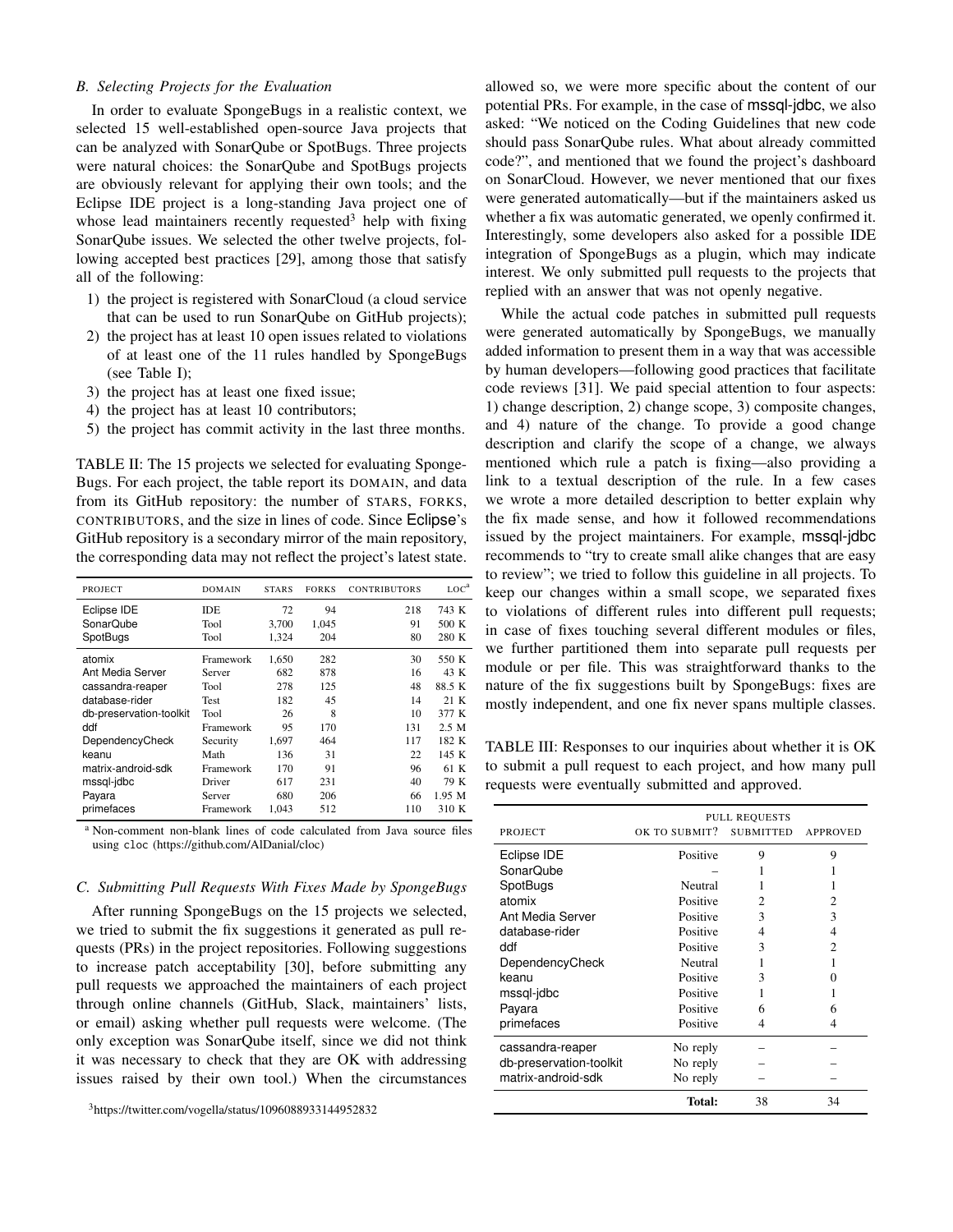We consider a pull request *approved* when reviewers indicate so in the GitHub interface. Although the vast majority of the approved PRs were merged, two of them were approved but not merged yet at the time of writing. Since merging depends on other aspects of the development process<sup>[4](#page-5-1)</sup> that are independent of the correctness of a fix, we do not distinguish between pull requests that were approved and those that were approved but not merged yet.

The reviewing process may approve a patch with or without modifications. For each patch generated by SpongeBugs and approved we record whether it was approved with or without modifications.

## <span id="page-5-0"></span>V. EMPIRICAL EVALUATION OF SPONGEBUGS: RESULTS AND DISCUSSION

The results of our empirical evaluation of SpongeBugs answer the three research questions presented in [Section IV-A.](#page-3-5) For uniformity, all experiments target the 12 projects whose maintainers were accepting of pull requests fixing static analysis warnings (top portion of [Table III\)](#page-4-3).

### *A. RQ1: Applicability*

To answer RQ1 ("How widely applicable is SpongeBugs?"), we ran SonarQube on each project, counting the warnings triggering a violations of any of the 11 rules SpongeBugs handles. Then, we ran SpongeBugs and applied all its fix suggestions. Finally, we ran SonarQube again on the fixed project, counting how many warnings had disappeared. Table [IV](#page-6-0) shows the results of these experiments. Overall, SpongeBugs's fix suggestions remove the source of 81% of the all warnings violating the rules we considered in this research.

These results justify our decision of focusing on a limited number of rules. In particular, the three rules (C3, C4, C9) with the lowest percentages of fixing are responsible for less than 6% of the triggered violations. In contrast, a small number of rules triggers the vast majority of violations, and SpongeBugs is extremely effective on these rules.

To elaborate, consider rule C9: (Collections.EMPTY\_LIST, EMPTY\_MAP, and EMPTY\_SET should not be used). SpongeBugs only looks for return statements that violate this rule, since it is simpler to check whether the return type of a method is a collection, rather than to track local variable declarations which might depend on other local variables and constants. Listing [5](#page-5-2) shows a fix for rule C9.

A widely applicable kind of suggestion are those for violations of rule C1 (String literals should not be duplicated), shown in Listing [6,](#page-5-3) which SpongeBugs can successfully fix in 90% of the cases in our experiments. Generating automatically these suggestions is quite challenging. First, fixes to violations of rule C1 change multiple lines of code, and add a new constant. This requires to automatically come up with a descriptive name for the constant, based on the content of the string literal. The name must comply with Java's rules for identifiers (e.g., it cannot start with a digit). The name must

<span id="page-5-1"></span> $4$ One case is a pull request to Ant Media Server that was approved but violates the project's constraint that new code must be covered by tests.

also not clash with other constant and variable names that are in scope. SpongeBugs's fix suggestions can also detect whether there is already another string constant with the same value—reusing that instead of introducing a duplicate.

```
public Collection<Binding> getSequencesFor(ParameterizedCommand
       \rightarrow command) {
   ArrayList<Binding> triggers = bindingsByCommand.get(command);
 return (Collection<Binding>) (triggers == null ?
      ֒→ Collections.EMPTY_LIST : triggers.clone());
+ return (Collection<Binding>) (triggers == null ?
       ֒→ Collections.emptyList() : triggers.clone());
}
```
Listing 5: Fix suggestion for a violation of rule C9 (Collections.EMPTY\_LIST, EMPTY\_MAP, and EMPTY\_SET should not be used) in project Eclipse IDE.

<span id="page-5-3"></span>public class AccordionPanelRenderer extends CoreRenderer {

```
+ private static final String FUNCTION_PANEL = "function(panel)";
@@ -130,13 +133,13 @@ public class AccordionPanelRenderer extends
          ֒→ CoreRenderer {
            if (acco.isDynamic()) {
                  wb.attr("dynamic", true).attr("cache", acco.isCache());
             }
wb.attr("multiple", multiple, false)
- .callback("onTabChange", "function(panel)",
   .callback("onTabChange", "funo<br>
→ acco.getOnTabChange())
- .callback("onTabShow", "function(panel)", acco.getOnTabShow())
- .callback("onTabClose", "function(panel)", acco.getOnTabClose());
+ .callback("onTabChange", FUNCTION_PANEL, acco.getOnTabChange())
+ .callback("onTabShow", FUNCTION_PANEL, acco.getOnTabShow())
+ .callback("onTabClose", FUNCTION_PANEL, acco.getOnTabClose());
```
Listing 6: Fix suggestion for a violation of rule C1 (String literals should not be duplicated) in project primefaces.

We also highlight that our approach is able to perform distinct transformations in the same file and statement. Listing [7](#page-5-4) shows the combination of a fix for rule C1 (String literals should not be duplicated) applied in conjunction with a fix for rule C5 (Strings literals should be placed on the left side when checking for equality).

```
public class DataTableRenderer extends DataRenderer {
+ private static final String BOTTOM = "bottom";
- if (hasPaginator &&
      ֒→ !paginatorPosition.equalsIgnoreCase("bottom")) {
+ if (hasPaginator && !BOTTOM.equalsIgnoreCase(paginatorPosition))
      ֒→ {
```
Listing 7: Fix suggestion for a violation of rules C1 and C5 in the same file and statement found in project primefaces.

Another encouraging result is the negligible number of fix suggestions that failed to compile: only two among all those generated by SpongeBugs. We attribute this low number to our approach of refining SpongeBugs's implementation with the support of a curated and growing suite of examples to test against. We also note that one of the two fix suggestions that didn't compile is likely a false positive (reported by SonarQube). On line 6 of Listing [8,](#page-6-1) the string literal "format" is replaced by the constant OUTPUT\_FORMAT which is only accessible within class CliParser using its qualified name ARGUMENT.OUTPUT\_FORMAT. However, SonarQube's warning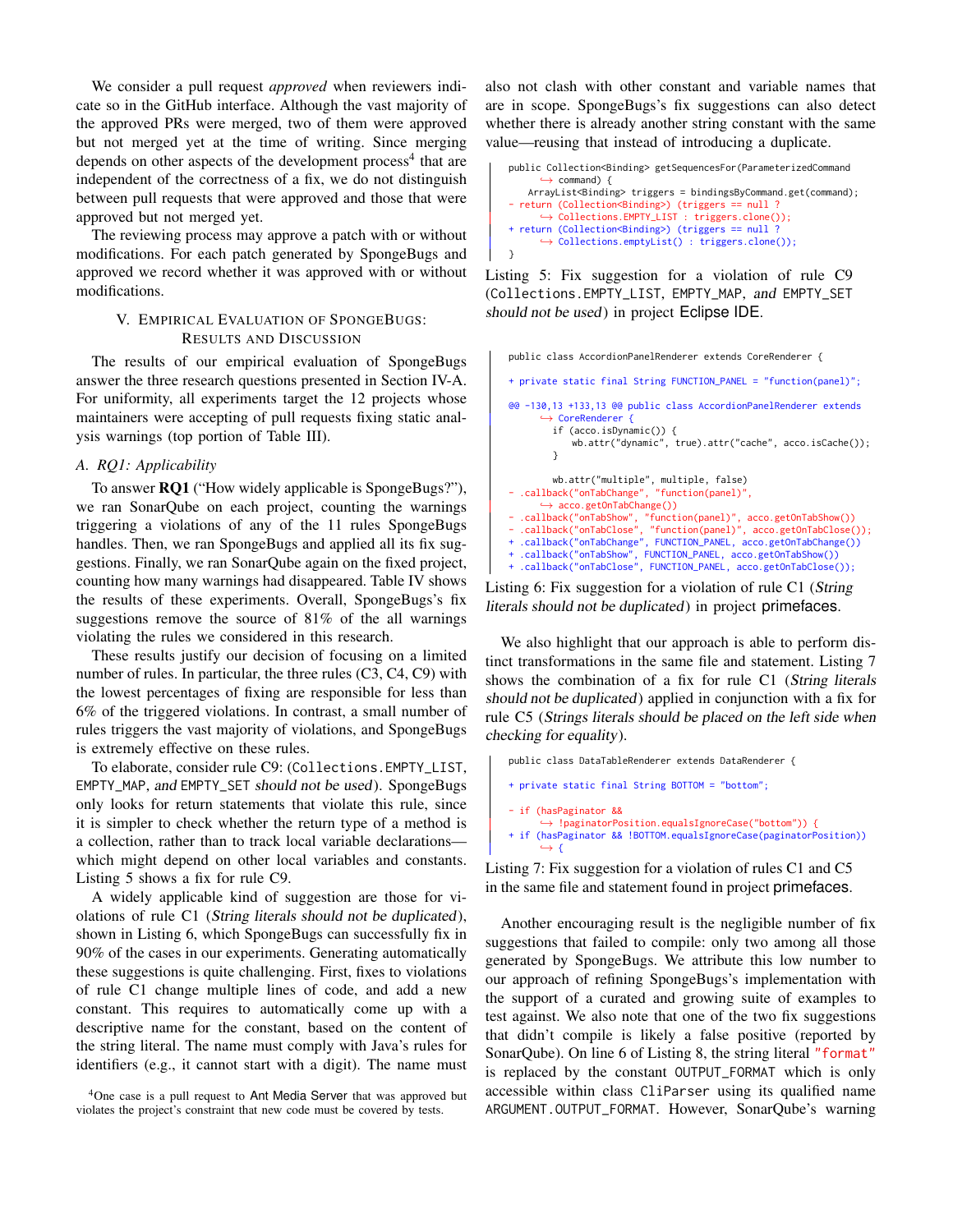<span id="page-6-0"></span>TABLE IV: For each project and each rule checked by SonarQube, the table reports two numbers  $x/y$ : x is the number of warnings violating that rule found by SonarQube on the original project; y is the number of warnings that have disappeared after running SpongeBugs on the project and applying all its fix suggestions for the rule. The two rightmost columns summarize the data per project (TOTAL), and report the percentage of warnings that SpongeBugs successfully fixed (FIXED %). The two bottom rows summarize the data per rule in the same way.

| PROJECT                | B1     | B2                       | C <sub>1</sub> | C <sub>2</sub>           | C <sub>3</sub>           | C <sub>4</sub>           | C <sub>5</sub> | C <sub>6</sub>           | C7                       | C8      | C9                       | <b>TOTAL</b> | FIXED % |
|------------------------|--------|--------------------------|----------------|--------------------------|--------------------------|--------------------------|----------------|--------------------------|--------------------------|---------|--------------------------|--------------|---------|
| Eclipse IDE            | 44/5   | 13/13                    | 214/199        | 4/4                      | 11/8                     | 18/3                     | 189/176        | 15/11                    | $\qquad \qquad$          | 159/97  | 102/32                   | 769/548      | 71%     |
| SonarQube              | -      |                          | 104/81         | $\overline{\phantom{0}}$ | -                        | -                        | 7/7            | $\overline{\phantom{0}}$ | -                        |         | $\overline{\phantom{a}}$ | 111/88       | 79%     |
| <b>SpotBugs</b>        | 12/8   | 1/0                      | 289/247        | 2/1                      | 1/0                      | 11/1                     | 141/125        | -                        | $\overline{\phantom{0}}$ | 30/20   | $\qquad \qquad$          | 487/402      | 82%     |
| atomix                 | 1/1    | $\overline{\phantom{0}}$ | 57/55          | $\overline{\phantom{0}}$ | -                        | -                        | 9/9            | -                        | -                        | 1/0     | 2/0                      | 70/65        | 93%     |
| Ant Media Server       | -      |                          | 30/30          | 1/0                      | 1/0                      | 2/1                      | 3/3            | 3/0                      | $\overline{\phantom{0}}$ | 4/2     | 4/2                      | 48/38        | 79%     |
| database-rider         | -      | -                        | 5/5            | 5/5                      | $\overline{\phantom{0}}$ | $\overline{\phantom{0}}$ | 2/2            | $\overline{\phantom{0}}$ | 1/1                      | 1/1     | $\overline{\phantom{a}}$ | 14/14        | 100%    |
| ddf                    | 1/0    | -                        | 104/97         | $\overline{\phantom{0}}$ | 1/0                      | -                        | 88/86          | -                        | 1/1                      | 45/33   | 8/1                      | 248/218      | 88%     |
| <b>DependencyCheck</b> | -      |                          | 61/51          | 10/4                     | $\overline{\phantom{0}}$ | $\overline{\phantom{0}}$ | 3/3            | $\overline{\phantom{0}}$ | $\overline{\phantom{0}}$ | 4/2     | $\overline{\phantom{a}}$ | 78/60        | 77%     |
| keanu                  | 1/1    | $\overline{\phantom{0}}$ | -              | -                        | $\overline{\phantom{a}}$ |                          | 4/4            | $\qquad \qquad$          | 12/11                    | 5/3     | $\overline{\phantom{0}}$ | 22/19        | 86%     |
| mssql-jdbc             | 4/1    | $\overline{\phantom{m}}$ | 314/274        | 14/1                     | $\overline{\phantom{0}}$ | 7/0                      | 58/58          | 2/0                      | $\overline{\phantom{0}}$ | 14/11   | $\overline{\phantom{0}}$ | 413/345      | 83%     |
| Payara                 | 39/36  | $\qquad \qquad -$        | 1.413/1.305    | 213/163                  | 66/14                    | 114/10                   | 1.830/1.620    | 200/88                   | 50/44                    | 438/265 | 58/20                    | 4,421/3,565  | 81%     |
| primefaces             | -      |                          | 336/286        | 2/0                      | 9/6                      | 3/3                      | 336/329        | $\overline{\phantom{0}}$ | 1/1                      | 1/0     | 4/1                      | 692/626      | 90%     |
| <b>TOTAL</b>           | 102/52 | 14/13                    | 2,927/2,630    | 251/178                  | 89/28                    | 155/18                   | 2,670/2,422    | 220/99                   | 65/58                    | 702/434 | 178/56                   | 7,373/5,988  |         |
| FIXED $%$              | 51%    | 93%                      | 90%            | 71%                      | 31%                      | 12%                      | 91%            | 45%                      | 89%                      | 62%     | 31%                      | 81%          |         |

does not have this information, as it just says: "Use alreadydefined constant OUTPUT\_FORMAT instead of duplicating its value here".

```
public final class CliParser {
 2
3 - final Option outputFormat =
            ֒→ Option.builder(ARGUMENT.OUTPUT_FORMAT_SHORT)
         .argName("format").hasArg().longOpt(ARGUMENT.OUTPUT_FORMAT)
      + final Option outputFormat =
           ֒→ Option.builder(ARGUMENT.OUTPUT_FORMAT_SHORT)
      6 + .argName(OUTPUT_FORMAT).hasArg().longOpt(ARGUMENT.OUTPUT_FORMAT)
7
8 public static class ARGUMENT {<br>public static final String
             public static final String OUTPUT_FORMAT = "format";
10   }
11 }
```
Listing 8: Example of an incorrect fix due to a false positive violation of rule C1. Line 6 references constant OUTPUT\_FORMAT which is not available as an unqualified name.

## *B. RQ2: Effectiveness and Acceptability*

As discussed in Section [Section IV-C,](#page-4-1) we only submitted pull requests after informally contacting project maintainers asking to express their interest in receiving fix suggestions for warnings reported by SATs. As shown in [Table III,](#page-4-3) project maintainers were often quite welcoming of contributions with fixes for SATs violations, with 9 projects giving clearly positive answers to our informal inquiries. For example an Ant Media Server maintainer replied "Absolutely, you're welcome to contribute. Please make your pull requests". A couple of projects were not as enthusiastic but still available, such as a maintainer of DependencyCheck who answered "I'll be honest that I obviously haven't spent a lot of time looking at SonarCloud since it was setup... That being said - PRs are always welcome". Even those that indicated less interest in pull requests ended up accepting most fix suggestions. This indicates that projects and maintainers that do use SATs are also inclined to find valuable the fix suggestions in response

to their warnings. We received no reply from 3 projects, and hence we did not submit any pull request to them (and we excluded them from the rest of the evaluation).

In order to answer **RQ2** ("Does SpongeBugs generate fixes that are acceptable?"), we submitted 38 pull requests containing 920 fixes for the 12 projects that responded our question on whether fixes were of interest for the project. We did not submit pull requests with all fix suggestions (more than 5,000) since we did not want to overwhelm the maintainers. Instead, we sampled broadly (randomly in each project) while trying to select a diverse collection of fixes.

Overall, 34 pull requests were accepted, some after discussion and with some modifications. [Table III](#page-4-3) breaks down this data by project. The non-accepted pull requests were: 3 in project keanu that were ignored; and 1 in project ddf where maintainers argued that the fixes were mostly stylistic. In terms of fixes, 775 (84%) of all 920 submitted fixes were accepted; 740 (95%) of them were accepted without modifications.

How to turn these measures into a precision measure depends on what we consider a *correct* fix: one that removes the source of warnings (precision nearly 100%, as only two fix suggestions were not working), one that was accepted in a pull request (precision: 84%), or one what was accepted without modifications (precision:  $740/920 = 80\%$ ). Similarly, measures of recall depend on what we consider the total amount of relevant fixes.

An aspect that we did not anticipate is how policies about code coverage of *newly added* code may impact whether fix suggestions are accepted. At first we assumed our transformations would not trigger test coverage differences. While this holds true for single-line changes, it may not be the case for fixes that introduce a new statement, such as those for rule C1 (String literals should not be duplicated), rule C3 (Strings should not be concatenated using + in a loop), and some cases of rule C7 (entrySet() should be iterated when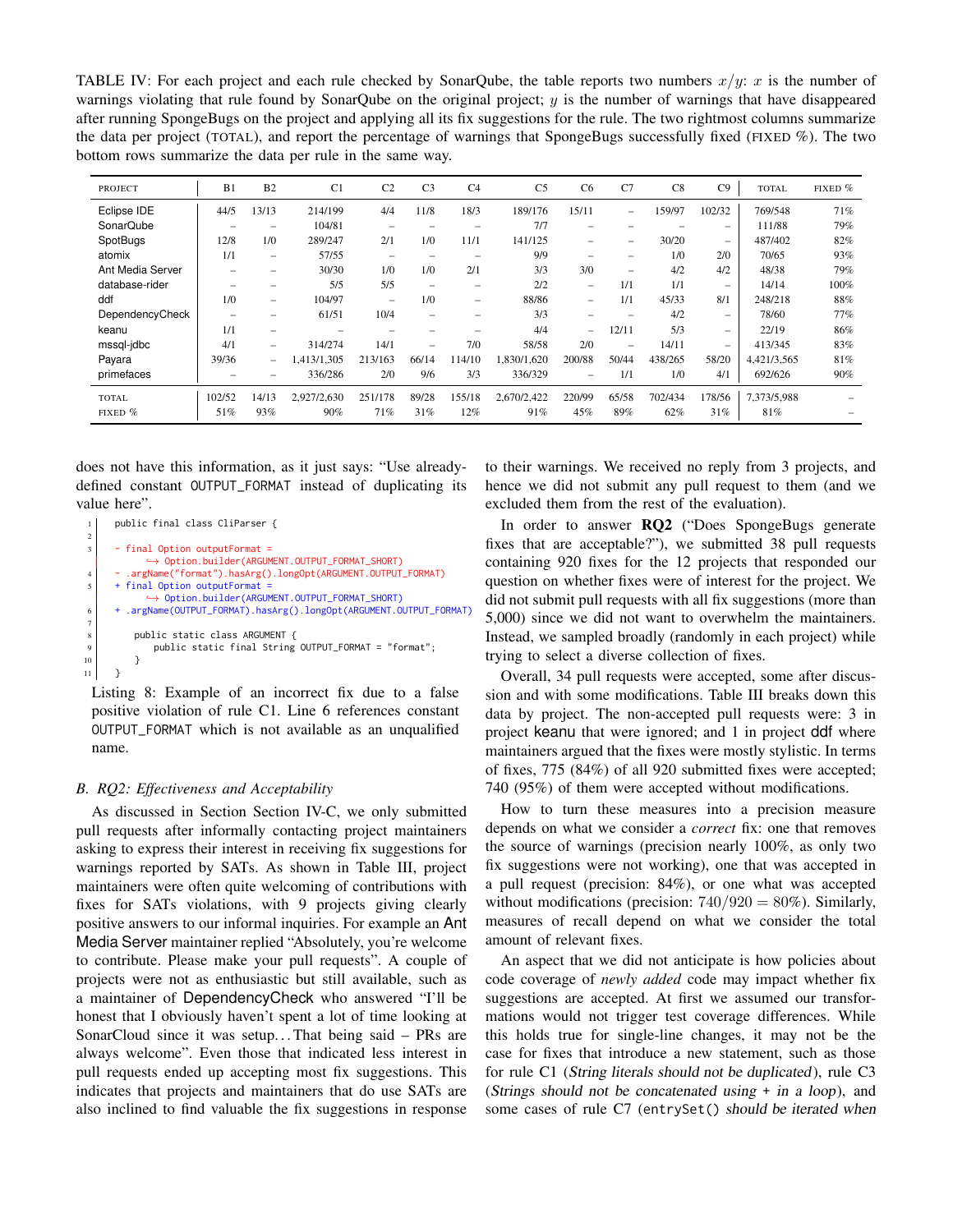both key and value are needed). For example, the patch shown in Listing [9](#page-7-0) was not accepted because the 2 added lines were not covered by any test. One pull request to Ant Media Server which included 97 fixes in 20 files was not accepted due to insufficient test coverage of some added statements.

```
public class TokenServiceTest {
+ private static final String STREAMID = "streamId";
- token.setStreamId("streamId");
+ token.setStreamId(STREAMID);
```
Listing 9: The lines added by this fix were flagged as not covered by any existing tests.

Sometimes a fix's context affects whether it is readily accepted. In particular, developers tend to insist that changes be applied so that the overall stylistic consistency of the whole codebase is preserved. Let's see two examples of this.

Listing [10](#page-7-1) fixes three violations of rule C2; a reviewer asked if line 3 should be modified as well to use a character  $'$ \*' instead of the single-character string  $" \star"$ :

"Do you think that for consistency (and maybe another slight performance enhancement) this line should be changed as well?"

```
1 - if (pattern.indexOf("*") != 0 && pattern.indexOf("?") != 0 &&
\frac{1}{2} + if (pattern.indexOf(".") != 0) {<br>+ if (pattern.indexOf('*') != 0 && pattern.indexOf('?') != 0 &&
              \hookrightarrow pattern.indexOf('.') != 0) {
3 pattern = "*" + pattern;
\overline{4}
```
Listing 10: Fix suggestion for a violation of rule C2 that introduces a stylistic inconsistency.

The pull request was accepted after a manual modification. Note that we do not count this as a modification to one of our fixes, as the modification was in a line of code other than the one we fixed.

Commenting on the suggested fix in Listing [11,](#page-7-2) a reviewer asked:

"Although I got the idea and see the advantages on refactoring I think it makes the code less readable and in some cases look like the code lacks a standard, e.g one may ask why only this map entry is a constant?"

```
+ private static final String CASE_SENSITIVE_TABLE_NAMES =
       ֒→ "caseSensitiveTableNames";
putIfAbsent(properties, "batchedStatements", false);
putIfAbsent(properties, "qualifiedTableNames", false);
  - putIfAbsent(properties, "caseSensitiveTableNames", false)
+ putIfAbsent(properties, CASE_SENSITIVE_TABLE_NAMES, false);
putIfAbsent(properties, "batchSize", 100);
putIfAbsent(properties, "fetchSize", 100);
putIfAbsent(properties, "allowEmptyFields", false);
```
Listing 11: Fix suggestion for a violation of rule C3 that introduces a stylistic inconsistency.

This fix was declined in project database-rider, even though similar ones were accepted in other projects (such as Eclipse) after the other string literals were extracted as constants in a similar way.

Sometimes reviewers disagree on their opinion about pull requests. For instance, we received four diverging reviews from four distinct reviewers about one pull request containing two fixes for violations of rule C3 in project primefaces. One developer argued for rejecting the change, others for accepting the change with modifications (with each reviewer suggesting a different modification), and others still arguing against other reviewers' opinions. These are interesting cases that may deserve further research, especially because several projects require at least two reviewers to agree to approve a change.

Sometimes fixing a violation is not enough [\[5\]](#page-10-4). Developers may not be completely satisfied with the fix we generate, and may request changes. In some initial experiments, we received several similar modification requests for fix suggestions to violations of rule C7 (entrySet() should be iterated when both key and value are needed); in the end, we changed the way the fix is generated to accommodate the requests. For example, the fix in Listing [12](#page-7-3) received the following feedback from maintainers of Eclipse:

"For readability, please assign entry.getKey() to the menuElement variable"

```
- for (MMenuElement menuElement : new
      ֒→ HashSet<>(modelToContribution.keySet())) {
   if (menuElement instanceof MDynamicMenuContribution) {
+ for (Entry<MMenuElement, IContributionItem> entry :
      ֒→ modelToContribution.entrySet()) {
   if (entry.getKey() instanceof MDynamicMenuContribution) {
```
Listing 12: Fix suggestion for a violation of rule C7 generated in a preliminary version of SpongeBugs.

We received practically the same feedback from developers of Payara, which prompted us to modify how SpongeBugs generates fix suggestions for violations of rule C7. Listing [13](#page-7-4) shows the fixed suggestion with the new template. All fixes generated using this refined fix template, which we used in the experiments reported in this paper, were accepted by the developers without modifications.

```
- for (MMenuElement menuElement : new
       ֒→ HashSet<>(modelToContribution.keySet())) {
+ for (Entry<MMenuElement, IContributionItem> entry :
       ֒→ modelToContribution.entrySet()) {
+ MMenuElement menuElement = entry.getKey();
     if (menuElement instanceof MDynamicMenuContribution) {
```
Listing 13: Fix suggestion for a violation of rule C7 generated in the final version of SpongeBugs.

Overall, SpongeBugs's fix suggestions were often found of high enough quality perceived to be accepted—many times without modifications. At the same time, developers may evaluate the acceptability of a fix suggestions within a broader context, which includes information and conventions that are not directly available to SpongeBugs or any other static code analyzer. Whether to enforce some rules may also depend on a developer's individual preferences; for example one developer remarked that fixes for rule C5 (Strings literals should be placed on the left side when checking for equality) are "*style preferences*". The fact that many of such fix suggestions were still accepted is additional evidence that SpongeBugs's approach was generally successful.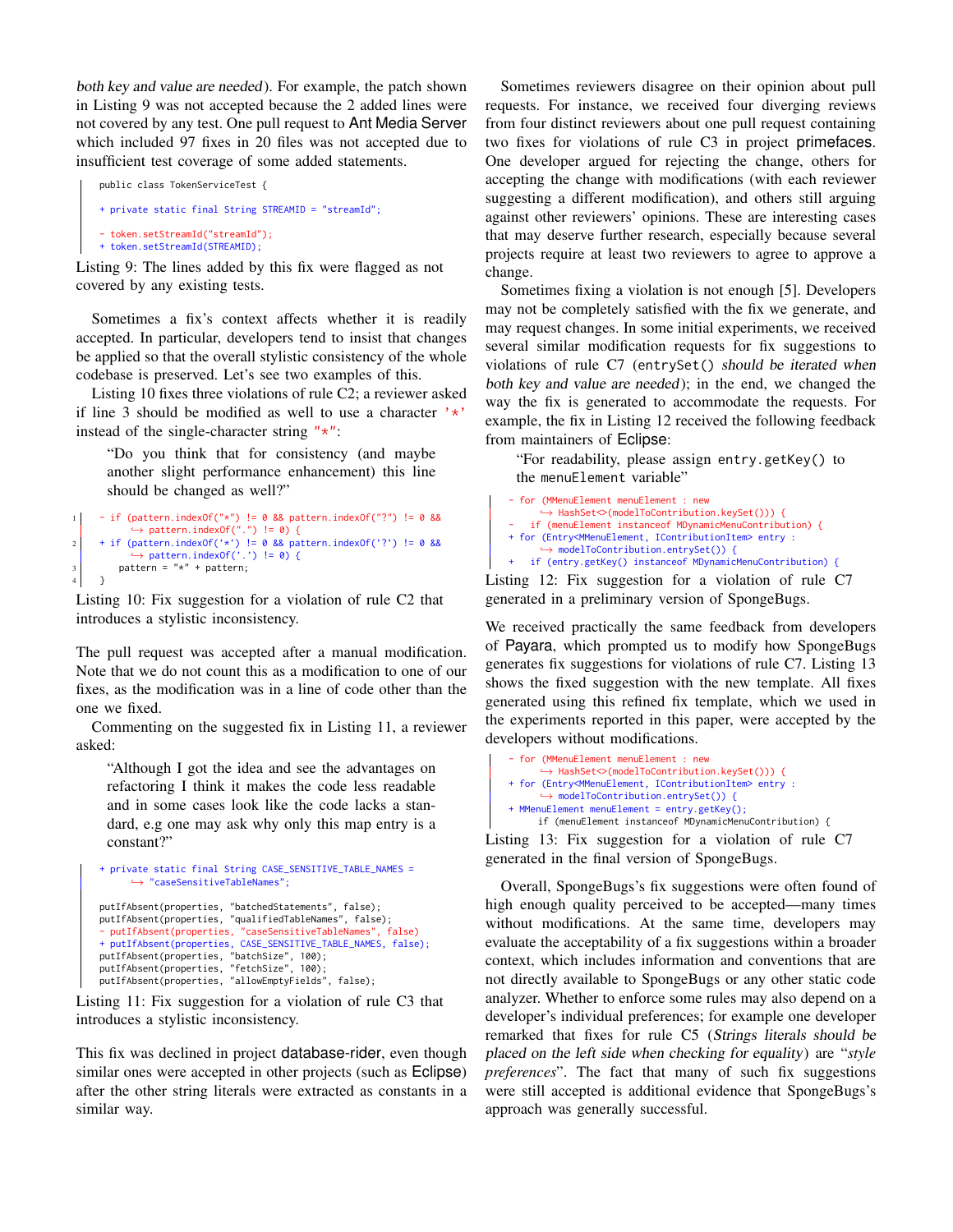## *C. RQ3: Performance*

To answer RQ3 ("How efficient is SpongeBugs?"), we report some runtime performance measures of SpongeBugs on the projects. All experiments ran on a Windows 10 laptop with an Intel-i7 processor and 16 GB of RAM. We used Rascal's native benchmark library<sup>[5](#page-8-1)</sup> to measure how long our transformations take to run on the projects considered in Table [IV.](#page-6-0) Table [V](#page-8-2) show the performance outcomes. For each of the measurements in this section, we follow recommendations on measuring performance [\[32\]](#page-10-31): we restart the laptop after each measurement, to avoid any startup performance bias (i.e., classes already loaded); and also provide summary descriptive statistics on 5 repeated runs of SpongeBugs.

<span id="page-8-2"></span>TABLE V: Descriptive statistics summarizing 5 repeated runs of SpongeBugs. Time is measured in minutes.

|                        |                       | RUNNING TIME         |                      |  |
|------------------------|-----------------------|----------------------|----------------------|--|
| <b>PROJECT</b>         | <b>FILES ANALYZED</b> | MEAN                 | ST. DEV.             |  |
| Eclipse IDE            | 5,282                 | $63.9 \; \mathrm{m}$ | $3.31 \; \mathrm{m}$ |  |
| SonarQube              | 3,876                 | $25 \text{ m}$       | $3.23 \; \text{m}$   |  |
| SpotBugs               | 2,564                 | $26.4 \; \mathrm{m}$ | $2.05 \; \mathrm{m}$ |  |
| Ant Media Server       | 228                   | $3.8 \text{ m}$      | $0.15 \; \mathrm{m}$ |  |
| atomix                 | 1,228                 | 8.1 m                | $0.23 \; \mathrm{m}$ |  |
| database-rider         | 109                   | $0.8~\mathrm{m}$     | $0.04$ m             |  |
| ddf                    | 2.316                 | $29.7 \; \mathrm{m}$ | $3.98 \; \mathrm{m}$ |  |
| <b>DependencyCheck</b> | 245                   | 4.9 <sub>m</sub>     | $0.13 \; \mathrm{m}$ |  |
| keanu                  | 445                   | $2.6 \text{ m}$      | $0.1 \; \mathrm{m}$  |  |
| mssql-jdbc             | 158                   | $14.2 \text{ m}$     | $0.27 \; \mathrm{m}$ |  |
| Payara                 | 8,156                 | $141.5 \text{ m}$    | 5m                   |  |
| primefaces             | 1,080                 | $11.8 \; \mathrm{m}$ | $0.15 \; \mathrm{m}$ |  |

Project mssql-jdbc is an outlier due to its relatively low count of files analyzed with a long measured time. This is because its files tend to be large—multiple files with more than 1K lines. Larger files might imply more complex code, and therefore more complex ASTs, which consequently leads to more rule applications. To explore this hypothesis we ran our transformations on a subset of these larger files. As seen in Table [VI,](#page-8-3) five larger files are responsible for more than 5 minutes of running time. Additionally, file dtv takes, on average, almost 40 seconds (56%) longer than SQLServerBulkCopy; even though they have roughly the same size, file dtv has numerous class declarations and methods with more than 300 lines, containing multiple switch, if, and try/catch statements.

Generating some fix suggestions takes longer than others. We investigated this aspect more closely in SpotBugs, as it includes more than a thousand files containing multiple test cases for the rules it implements. Excluding test files in src/test/java does not work for SpotBugs, which puts tests in another location, thus greatly increasing the amount of code that SpongeBugs analyzes. SpongeBugs takes considerably longer to run on rules B1, B2/C6, and C1. The main reason is that step 1 in these rules raises several false positives, which

<span id="page-8-1"></span><sup>5</sup>[http://tutor.rascal-mpl.org/Rascal/Rascal.html#/Rascal/Libraries/util/](http://tutor.rascal-mpl.org/Rascal/Rascal.html##/Rascal/Libraries/util/Benchmark/benchmark/benchmark.html) [Benchmark/benchmark/benchmark.html](http://tutor.rascal-mpl.org/Rascal/Rascal.html##/Rascal/Libraries/util/Benchmark/benchmark/benchmark.html)

<span id="page-8-3"></span>TABLE VI: Descriptive statistics summarizing 5 repeated runs of SpongeBugs on the 5 largest files in projects mssql-jdbc. Time is measured in seconds.

|                                   |       | RUNNING TIME    |                 |  |  |
|-----------------------------------|-------|-----------------|-----------------|--|--|
| FILE.                             | LOC.  | <b>MEAN</b>     | ST. DEV.        |  |  |
| <b>SOLServerConnection</b>        | 4.428 | 116 s           | $2.4$ s         |  |  |
| SOLServerResultSet                | 3,858 | 99 <sub>s</sub> | 3.8s            |  |  |
| dtv                               | 2.823 | 106s            | $3.1$ s         |  |  |
| <b>SOLServerBulkCopy</b>          | 2.529 | 68 s            | 5 s             |  |  |
| <b>SQLServerPreparedStatement</b> | 2.285 | 64s             | $4.8 \text{ s}$ |  |  |

are then filtered out by the more computationally expensive step 2 (see [Section III-B\)](#page-3-0). For example, step 1's filtering for rule B1 (Strings and boxed types should be compared using equals()), shown in Listing [14,](#page-8-4) is not very restrictive. One can imagine that several files have a reference to a String (covered by hasWrapper()) and also use  $==$  or  $!=$ for comparison operators. Contrast this to step 1's filtering for rule C9 (Collections.EMPTY\_LIST. . . should not be used), shown in Listing [15,](#page-8-5) which is much more restrictive; as a result SpongeBugs runs in under 5 seconds for rule C9.

```
return hasWrapper(javaFileContent) &&
     ֒→ hasEqualityOperator(javaFileContent);
```
Listing 14: Violation textual pattern in the implementation of rule B1

```
return findFirst(javaFileContent, "Collections.EMPTY") != -1;
```
Listing 15: Violation textual pattern in the implementation of rule C9

Overall, we found that SpongeBugs's approach to fix warnings of SATs is scalable on projects of realistic size. Sponge-Bugs could be reimplemented to run much faster if it directly used the output of static code analysis tools, which indicate precise locations of violations. While we preferred to make SpongeBugs's implementation self contained to decouple from the details of each specific SAT, we plan to explore other optimizations in future work.

## <span id="page-8-0"></span>*D. Additional Findings*

In this section we summarize findings we collected based on the feedback given by reviews of our pull requests.

Some fixes are accepted without modifications. Some fixes are uniformly accepted without modifications. For example those for rule C2 (*String function use should be optimized for single characters*), which bring performance benefits and only involve minor modifications (as shown in Listing [16:](#page-8-6) change string to character).

```
- int otherPos = myStr.lastIndexOf("r");
+ int otherPos = myStr.lastIndexOf('r');
```
Listing 16: Example of a fix for a violation of rule C2.

SAT adherence is stricter in new code. Some projects require SAT compliance only on new pull requests. This means that previously committed code represent accepted technical debt.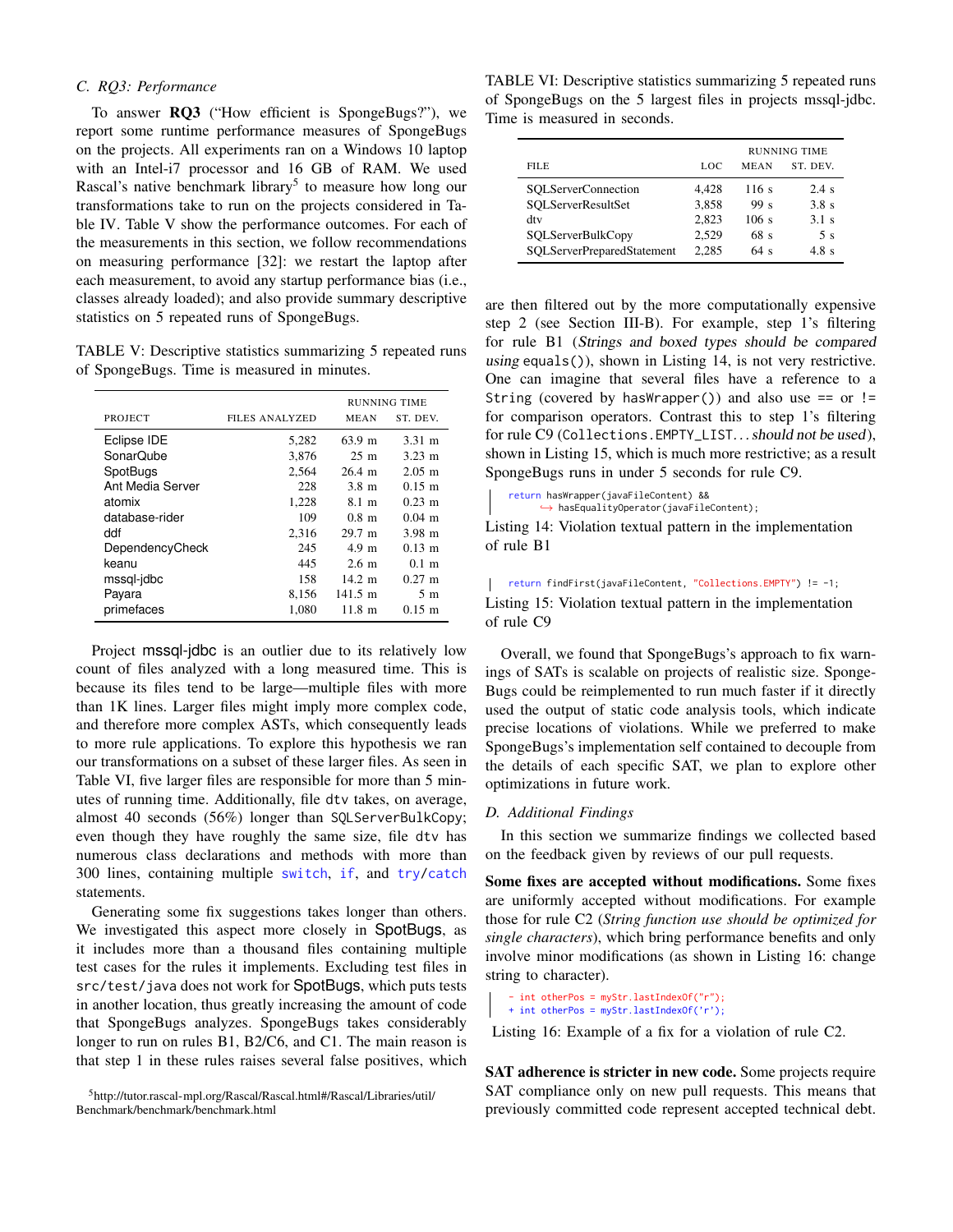For instance, mssql-jdbc's contribution rules state that "New developed code should pass SonarQube rules". A SpotBugs maintainer also said "I personally don't check it so seriously. I use SonarCloud to prevent from adding more problems in new PR". Some use SonarCloud not only for identifying violations, but for test coverage checks.

Fixing violations as a contribution to open source. Almost all the responses to our questions about submitting fixes were welcoming—along the lines of *help is always welcome*. Since one does not need a deep understanding of a project domain to fix several SATs' rules, and the corresponding fixes are generally easy to review, submitting patches to fix violations is an approachable way of contributing to open source development.

Fixing violations induce other clean-code activities. Sometimes developers requested modifications that were not the target of our fixes. While our transformations strictly resolved the issue raised by static analysis, developers were aware of the code as a whole and requested modifications to preserve and improve code quality.

Fixing issues promotes discussion. While some fixes were accepted "as is", others required substantial discussion. We already mentioned a pull request for primefaces that was intensely debated by four maintainers. A maintainer even drilled down on some Java Virtual Machine details that were relevant to the same discussion. Developers are much more inclined to give feedback when it is about code they write and maintain.

## VI. LIMITATIONS AND THREATS TO VALIDITY

<span id="page-9-0"></span>Some of SpongeBugs's transformations may violate a project's stylistic guidelines [\[16\]](#page-10-15). As an example, project primefaces uses a rule<sup>[6](#page-9-2)</sup> about the order of variable declarations within a class that requires that private constants (private static final) be defined after public constants. SpongeBugs's fixes for rule C1 (String literals should not be duplicated) may violate this stylistic rule, since constants are added as the first declaration in the class. Another example of stylistic rule that SpongeBugs may violate is one about empty lines between statements<sup>[7](#page-9-3)</sup>. Overall, these limitations appear minor, and it should not be difficult to tweak SpongeBugs's implementation so that it fixes comply with additional stylistic rules.

Static code analysis tools are a natural target for fix suggestion generation, as one can automatically check whether a transformation removes the source of violation by rerunning the static analyzer [\[24\]](#page-10-23). In the case of SonarCloud, which runs in the cloud, the appeal of automatically generating fixes is even greater, as any technique can be easily scaled to benefit a huge numbers of users. We checked the applicability

<span id="page-9-3"></span><sup>7</sup>[http://checkstyle.sourceforge.net/config\\_whitespace.html#](http://checkstyle.sourceforge.net/config_whitespace.html#EmptyLineSeparator) [EmptyLineSeparator](http://checkstyle.sourceforge.net/config_whitespace.html#EmptyLineSeparator)

of SpongeBugs on hundreds of different examples, but there remain cases where our approach fails to generate a suitable fix suggestions. There are two reasons when this happens:

- 1) *Implementation limitations*. One current limitation of SpongeBugs is that its code analysis is restricted to a single file at a time, so it cannot generate fixes that depend on information in other files. Another limitation is that SpongeBugs does not not analyze methods' return types.
- 2) *Restricted fix templates*. While manually designed templates can be effective, the effort to implement them can be prohibitive [\[4\]](#page-10-3). With this in mind, we deliberately avoided implementing templates that were too hard to implement relative to how often they would have been useful.

SpongeBugs's current implementation does not rely on the output of SATs. This introduces some occasional inconsistencies. as well as cases where SpongeBugs cannot process a violation reported by a SAT. An example, discussed above, is rule C9: SpongeBugs only considers violation of the rule that involve a return statement. These limitations of SpongeBugs are not fundamental, but reflect trade-offs between efficiency of its implementation and generality of the technique it implements.

We only ran SpongeBugs on projects that normally used SonarQube or SpotBugs. Even though SpongeBugs is likely to be useful also on general projects, we leave a more extensive experimental evaluation to future work.

### VII. CONCLUSIONS

<span id="page-9-1"></span>In this work we introduced a new approach and a tool (SpongeBugs) that finds and repairs violations of rules checked by static code analysis tools such as SonarQube, FindBugs, and SpotBugs. We designed SpongeBugs to deal with rule violations that are frequently fixed in both private and opensource projects. We assessed SpongeBugs by running it on 12 popular open source projects, and submitted a large portion (total of 920) of the fixes it generated as pull requests in the projects. Overall, project maintainers accepted 775 (84%) of those fixes—most of them (95%) without any modifications. We also assessed SpongeBugs's performance, showing that it scales to large projects (under 10 minutes on projects as large as half a million LOC). These results suggest that SpongeBugs can be an effective approach to help programmers fix warnings issued by static code analysis tools—thus contributing to increasing the usability of these tools and, in turn, the overall quality of software systems.

For *future work*, we envision using SpongeBugs to prevent violations to static code analysis rules from happening in the first place. One way to achieve this is by making its functionality available as an IDE plugin, which would help developers in real time. Another approach is integrating SpongeBugs as a tool in a continuous integration toolchain. We plan to pursue these directions in future work.

<span id="page-9-2"></span><sup>6</sup>[http://checkstyle.sourceforge.net/apidocs/com/puppycrawl/tools/](http://checkstyle.sourceforge.net/apidocs/com/puppycrawl/tools/checkstyle/checks/coding/DeclarationOrderCheck.html) [checkstyle/checks/coding/DeclarationOrderCheck.html](http://checkstyle.sourceforge.net/apidocs/com/puppycrawl/tools/checkstyle/checks/coding/DeclarationOrderCheck.html)